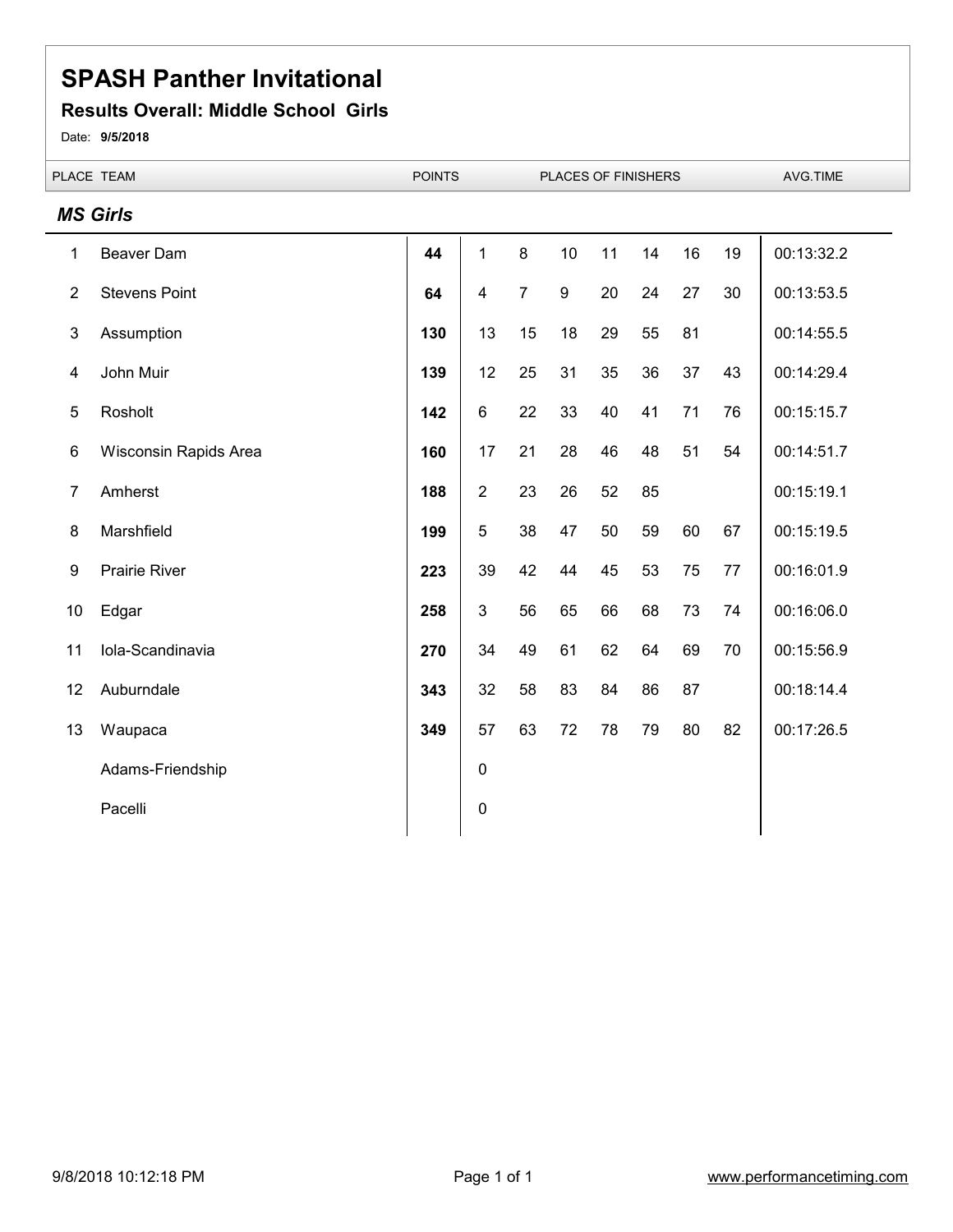Middle School Girls

Overall Results : MS Girls Female

| Pos | No   | Name                                                    | Team                  | Grade          | Time       | Team<br><b>Position</b> | <b>Team</b><br><b>Points</b> | Pace                 |
|-----|------|---------------------------------------------------------|-----------------------|----------------|------------|-------------------------|------------------------------|----------------------|
| 1   | 191  | <b>Tessa Warden</b>                                     | <b>Beaver Dam</b>     | 7              | 00:12:50.0 | 1                       | 1                            | $6:25$ min/m         |
| 2   | 62   | Jennifer Omernik                                        | Amherst               | 7              | 00:12:56.4 | 1                       | 2                            | $6:28$ min/m         |
| 3   | 290  | Morgan Schnelle                                         | Edgar                 | 8              | 00:13:12.3 | 1                       | 3                            | $6:36$ min/m         |
| 4   | 890  | Audrey Knapp                                            | <b>Stevens Point</b>  | 8              | 00:13:13.7 | 1                       | 4                            | $6:36$ min/m         |
| 5   | 481  | Calleigh Kanitz                                         | Marshfield            | 7              | 00:13:18.9 | 1                       | 5                            | $6:39$ min/m         |
| 6   | 726  | Sophia Bablitch                                         | Rosholt               | 7              | 00:13:22.1 | 1                       | 6                            | $6:41$ min/m         |
| 7   | 882  | <b>Brittany Beadles</b>                                 | <b>Stevens Point</b>  | 8              | 00:13:30.1 | 2                       | 7                            | 6:45 min/m           |
| 8   | 185  | Jessica Redman                                          | <b>Beaver Dam</b>     | 8              | 00:13:32.4 | 2                       | 8                            | $6:46$ min/m         |
| 9   | 891  | Shayla Kvatek                                           | <b>Stevens Point</b>  | 8              | 00:13:33.4 | 3                       | 9                            | 6:46 min/m           |
| 10  | 174  | Leah Burchardt                                          | Beaver Dam            | 8              | 00:13:34.2 | 3                       | 10                           | $6:47$ min/m         |
| 11  | 178  | Makenzi Gritzmacher                                     | <b>Beaver Dam</b>     | 7              | 00:13:36.0 | 4                       | 11                           | $6:48$ min/m         |
| 12  | 386  | Sidney Galang                                           | John Muir             | 8              | 00:13:36.8 | 1                       | 12                           | $6:48$ min/m         |
| 13  | 79   | Grace Dolan<br>8<br>00:13:37.6<br>Assumption            |                       | 1              | 13         | $6:48$ min/m            |                              |                      |
| 14  | 190  | <b>Brooklyn Tonn</b>                                    | Beaver Dam            | 8              | 00:13:38.0 | 5                       | 14                           | $6:49$ min/m         |
| 15  | 77   | <b>Christine Casey</b><br>8<br>00:13:38.9<br>Assumption |                       | 2              | 15         | $6:49$ min/m            |                              |                      |
| 16  | 192  | Mila Westra                                             | Beaver Dam            | 7              | 00:13:41.9 | 6                       | 16                           | $6:50$ min/m         |
| 17  | 1076 | Alexis Dix<br>8<br>00:13:42.7<br>Wisconsin Rapids Area  |                       | 1              | 17         | $6:51$ min/m            |                              |                      |
| 18  | 81   | Lucy Dolan<br>00:13:45.4<br>6<br>Assumption             |                       | 3              | 18         | $6:52$ min/m            |                              |                      |
| 19  | 176  | <b>Riley Czarnecki</b>                                  | <b>Beaver Dam</b>     | 7              | 00:13:53.1 | 7                       | 19                           | 6:56 min/m           |
| 20  | 887  | <b>Edith Franzen</b>                                    | <b>Stevens Point</b>  | 7              | 00:13:57.6 | 4                       | 20                           | $6:58$ min/m         |
| 21  | 1090 | Mason Schuld                                            | Wisconsin Rapids Area | 8              | 00:13:58.8 | 2                       | 21                           | $6:59$ min/m         |
| 22  | 728  | <b>Breanna Luedtke</b>                                  | Rosholt               | 7              | 00:14:09.3 | $\mathbf{2}$            | 22                           | $7:04$ min/m         |
| 23  | 64   | Saige Peterson                                          | Amherst               | 7              | 00:14:13.6 | 2                       | 23                           | 7:06 min/m           |
| 24  | 179  | <b>Emily Gutknecht</b>                                  | <b>Beaver Dam</b>     | 8              | 00:14:13.8 | 8                       | >7                           | 7:06 min/m           |
| 25  | 884  | Abby Clark                                              | <b>Stevens Point</b>  | 8              | 00:14:14.2 | 5                       | 24                           | $7:07$ min/m         |
| 26  | 383  | Ashley Danielson                                        | John Muir             | 8              | 00:14:14.9 | 2                       | 25                           | 7:07 min/m           |
| 27  | 63   | Lia Peterson                                            | Amherst               | 7              | 00:14:16.9 | 3                       | 26                           | 7:08 min/m           |
| 28  | 903  | Vienne Weinkauf                                         | <b>Stevens Point</b>  | 7              | 00:14:19.3 | 6                       | 27                           | $7:09$ min/m         |
| 29  | 1080 | Jadyn Kretschmer                                        | Wisconsin Rapids Area | 7              | 00:14:24.9 | 3                       | 28                           | $7:12 \text{ min/m}$ |
| 30  | 80   | Maddie Meinel                                           | Assumption            | 8              | 00:14:26.1 | 4                       | 29                           | $7:13$ min/m         |
| 31  | 889  | Taslima Keefe                                           | <b>Stevens Point</b>  | 8              | 00:14:26.4 | 7                       | 30                           | $7:13$ min/m         |
| 32  | 401  | Celia Sinz                                              | John Muir             | 6              | 00:14:26.9 | 3                       | 31                           | $7:13$ min/m         |
| 33  | 120  | Hope Schulte                                            | Auburndale            | 7              | 00:14:27.1 | 1                       | 32                           | $7:13$ min/m         |
| 34  | 725  | Taigen Anderson                                         | Rosholt               | 8              | 00:14:29.8 | 3                       | 33                           | $7:14$ min/m         |
| 35  | 323  | Isis Beacom                                             | Iola-Scandinavia      | 6              | 00:14:32.4 | 1                       | 34                           | $7:16$ min/m         |
| 36  | 402  | Sophie Sinz                                             | John Muir             | 8              | 00:14:39.2 | 4                       | 35                           | 7:19 min/m           |
| 37  | 886  | Anora Enders                                            | <b>Stevens Point</b>  | $\overline{7}$ | 00:14:42.4 | 8                       | >7                           | 7:21 min/m           |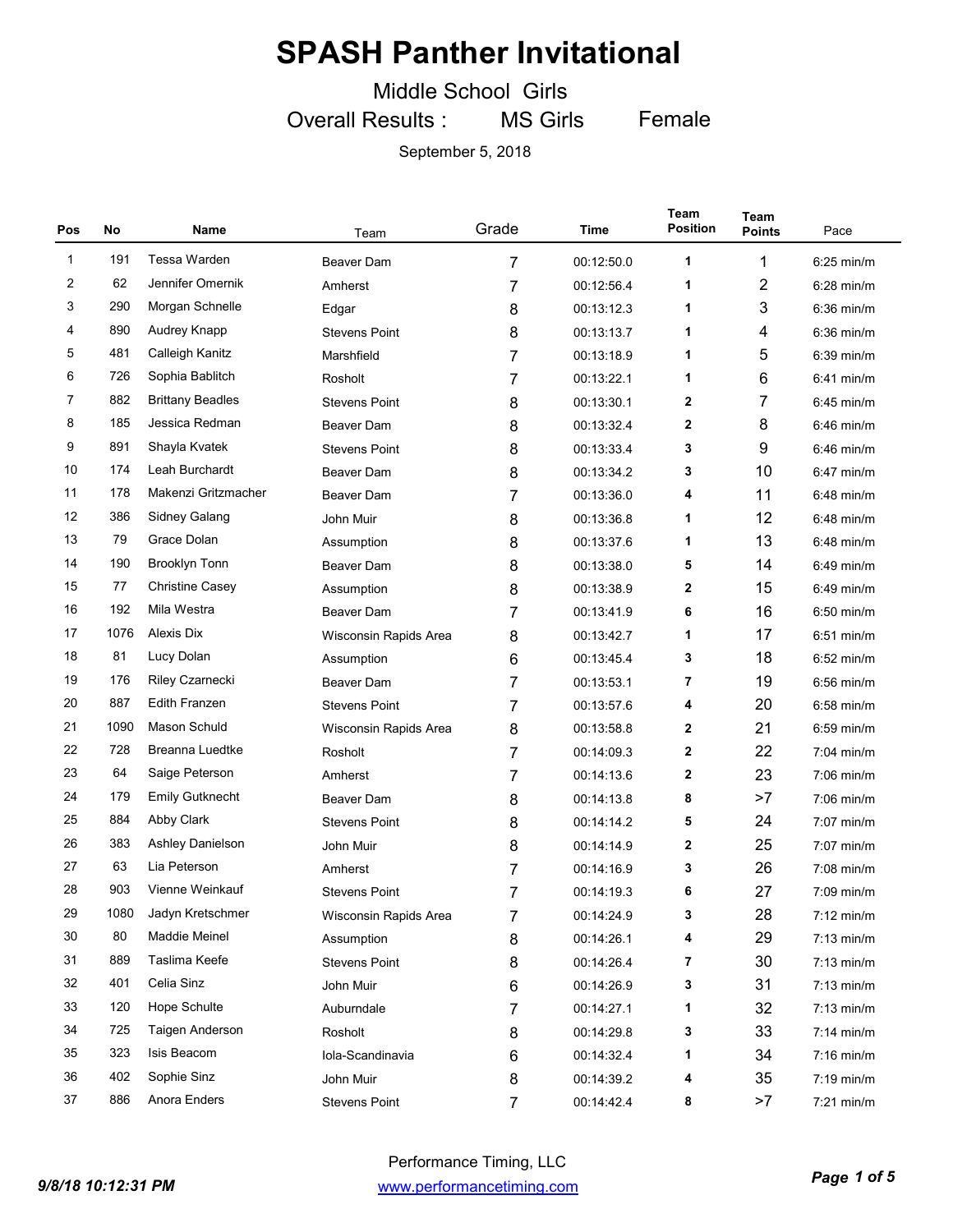Middle School Girls

Overall Results : MS Girls Female

| Pos | No   | Name                  | Team                  | Grade | Time       | Team<br><b>Position</b> | <b>Team</b><br><b>Points</b> | Pace         |
|-----|------|-----------------------|-----------------------|-------|------------|-------------------------|------------------------------|--------------|
| 38  | 172  | <b>Lily Beske</b>     | <b>Beaver Dam</b>     | 8     | 00:14:42.7 | 9                       | >7                           | $7:21$ min/m |
| 39  | 388  | Madeline Hahn         | John Muir             | 7     | 00:14:43.1 | 5                       | 36                           | $7:21$ min/m |
| 40  | 398  | Lauren Pyevich        | John Muir             | 7     | 00:14:43.7 | 6                       | 37                           | $7:21$ min/m |
| 41  | 30   | Kennedy Webb          | Adams-Friendship      | 8     | 00:14:53.3 | 1                       | $5$                          | $7:26$ min/m |
| 42  | 189  | Alivia Semrau         | Beaver Dam            | 6     | 00:14:58.4 | 10                      | >7                           | 7:29 min/m   |
| 43  | 483  | Sarah McKee           | Marshfield            | 7     | 00:14:59.4 |                         | 38                           | 7:29 min/m   |
| 44  | 696  | Searra Turner         | <b>Prairie River</b>  | 8     | 00:14:59.7 |                         | 39                           | $7:29$ min/m |
| 45  | 727  | Hailey Kostuch        | Rosholt               | 7     | 00:15:00.1 | 4                       | 40                           | 7:30 min/m   |
| 46  | 732  | Jorja Zywicki         | Rosholt               | 6     | 00:15:00.3 | 5                       | 41                           | 7:30 min/m   |
| 47  | 1168 | Pierce Olivia         | <b>Prairie River</b>  |       | 00:15:00.7 | $\mathbf{2}$            | 42                           | $7:30$ min/m |
| 48  | 399  | Jazalyn Rathke        | John Muir             | 7     | 00:15:01.4 | 7                       | 43                           | 7:30 min/m   |
| 49  | 883  | Rose Brown            | <b>Stevens Point</b>  | 7     | 00:15:02.1 | 9                       | >7                           | $7:31$ min/m |
| 50  | 186  | Lupe Reyes            | Beaver Dam            | 6     | 00:15:07.4 | 11                      | >7                           | $7:33$ min/m |
| 51  | 1173 | Grefe Lily            | <b>Prairie River</b>  |       | 00:15:08.9 | 3                       | 44                           | $7:34$ min/m |
| 52  | 1165 | Ullman Lily           | Prairie River         |       | 00:15:10.0 | 4                       | 45                           | 7:35 min/m   |
| 53  | 403  | Emmy Skogstad         | John Muir             | 7     | 00:15:10.6 | 8                       | >7                           | $7:35$ min/m |
| 54  | 405  | Zoe Swanson           | John Muir             | 7     | 00:15:10.7 | 9                       | >7                           | 7:35 min/m   |
| 55  | 394  | Victoria Myers        | John Muir             | 7     | 00:15:11.4 | 10                      | >7                           | $7:35$ min/m |
| 56  | 380  | Adah Boyd             | John Muir             | 8     | 00:15:11.9 | 11                      | >7                           | 7:35 min/m   |
| 57  | 905  | Riley Zimmermann      | <b>Stevens Point</b>  | 7     | 00:15:14.1 | 10                      | >7                           | $7:37$ min/m |
| 58  | 1083 | <b>Sydney Maurer</b>  | Wisconsin Rapids Area | 8     | 00:15:14.3 | 4                       | 46                           | 7:37 min/m   |
| 59  | 484  | <b>Bailey Mueller</b> | Marshfield            | 8     | 00:15:19.2 | 3                       | 47                           | $7:39$ min/m |
| 60  | 397  | <b>Madilyn Phelps</b> | John Muir             | 7     | 00:15:23.1 | 12                      | >7                           | 7:41 min/m   |
| 61  | 181  | Abbey Kasuboski       | Beaver Dam            | 8     | 00:15:23.5 | 12                      | >7                           | $7:41$ min/m |
| 62  | 1088 | Makenna Richardson    | Wisconsin Rapids Area | 8     | 00:15:24.9 | 5                       | 48                           | $7:42$ min/m |
| 63  | 400  | Isabelle Sabatke      | John Muir             | 7     | 00:15:27.6 | 13                      | >7                           | $7:43$ min/m |
| 64  | 324  | Mckenzie Bonikowske   | Iola-Scandinavia      | 6     | 00:15:33.6 | 2                       | 49                           | 7:46 min/m   |
| 65  | 479  | Hannah Harycki        | Marshfield            | 8     | 00:15:33.9 | 4                       | 50                           | 7:46 min/m   |
| 66  | 1086 | Anna Price            | Wisconsin Rapids Area | 7     | 00:15:35.4 | 6                       | 51                           | 7:47 min/m   |
| 67  | 175  | Kaisha Cheers         | Beaver Dam            | 7     | 00:15:35.9 | 13                      | >7                           | 7:47 min/m   |
| 68  | 65   | Aleda Schultz         | Amherst               | 7     | 00:15:37.7 | 4                       | 52                           | 7:48 min/m   |
| 69  | 385  | Lauren Edwards        | John Muir             | 7     | 00:15:38.2 |                         | >7                           | 7:49 min/m   |
| 70  | 187  | Sarah Saylor          | Beaver Dam            | 6     | 00:15:39.5 | 14                      | >7                           | 7:49 min/m   |
| 71  | 1172 | <b>Troyer Olivia</b>  | Prairie River         |       | 00:15:40.3 | 5                       | 53                           | 7:50 min/m   |
| 72  | 1079 | Allison Jahns         | Wisconsin Rapids Area | 6     | 00:15:41.1 | 7                       | 54                           | 7:50 min/m   |
| 73  | 902  | Ava Weinkauf          | <b>Stevens Point</b>  | 7     | 00:15:42.2 | 11                      | >7                           | $7:51$ min/m |
| 74  | 1078 | <b>Hailey Helms</b>   | Wisconsin Rapids Area | 6     | 00:15:42.2 | 8                       | >7                           | 7:51 min/m   |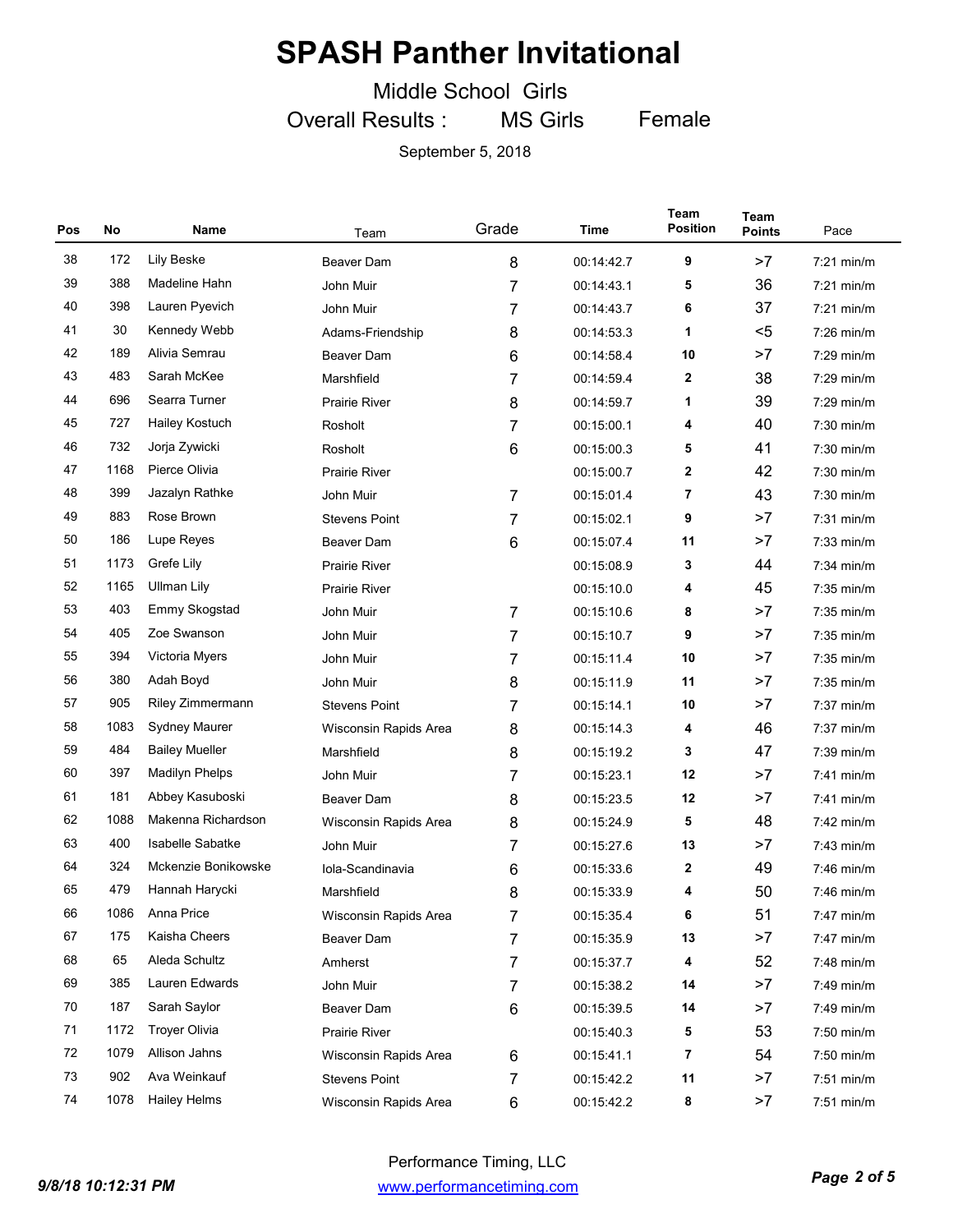Middle School Girls

Overall Results : MS Girls

Female

| Pos | <b>No</b> | Name                                                 | Team                  | Grade           | Time       | Team<br><b>Position</b> | Team<br><b>Points</b> | Pace         |
|-----|-----------|------------------------------------------------------|-----------------------|-----------------|------------|-------------------------|-----------------------|--------------|
| 75  | 78        | <b>Emily Dachel</b>                                  | Assumption            | 8               | 00:15:42.7 | 5                       | 55                    | $7:51$ min/m |
| 76  | 653       | Emma Reincke                                         | Pacelli               | 6               | 00:15:43.0 | 1                       | $5$                   | $7:51$ min/m |
| 77  | 654       | Ava Tess                                             | Pacelli               | 6               | 00:15:43.2 | $\mathbf{2}$            | $5$                   | $7:51$ min/m |
| 78  | 283       | Alexa Lang                                           | Edgar                 | 8               | 00:15:44.8 | $\mathbf{2}$            | 56                    | $7:52$ min/m |
| 79  | 966       | Kendra Hotvedt                                       | Waupaca               | 5               | 00:15:46.0 | 1                       | 57                    | $7:53$ min/m |
| 80  | 119       | Ava Raab                                             | Auburndale            | 7               | 00:15:46.4 | $\mathbf{2}$            | 58                    | $7:53$ min/m |
| 81  | 486       | Katie Snider                                         | Marshfield            | 8               | 00:15:47.5 | 5                       | 59                    | $7:53$ min/m |
| 82  | 487       | Carolina Sullenger                                   | Marshfield            | 7               | 00:15:50.6 | 6                       | 60                    | $7:55$ min/m |
| 83  | 177       | Maggie Doyle                                         | <b>Beaver Dam</b>     | 6               | 00:15:55.4 | 15                      | >7                    | 7:57 min/m   |
| 84  | 892       | Minta Lepak                                          | <b>Stevens Point</b>  | 7               | 00:15:55.4 | 12                      | >7                    | $7:57$ min/m |
| 85  | 330       | Kendra Petersen                                      | Iola-Scandinavia      | 6               | 00:15:58.9 | 3                       | 61                    | $7:59$ min/m |
| 86  | 381       | Layla Boyd                                           | John Muir             | 6               | 00:15:59.9 | 15                      | >7                    | 7:59 min/m   |
| 87  | 327       | <b>Brynn Garton</b>                                  | Iola-Scandinavia      | 7               | 00:16:00.5 | 4                       | 62                    | 8:00 min/m   |
| 88  | 188       | Ella Schweiger                                       | Beaver Dam            | 8               | 00:16:01.9 | 16                      | >7                    | $8:00$ min/m |
| 89  | 384       | <b>Avery Edwards</b><br>John Muir<br>7<br>00:16:02.4 |                       | 16              | >7         | $8:01$ min/m            |                       |              |
| 90  | 968       | Kayla Keil<br>7<br>00:16:04.7<br>Waupaca             |                       | $\mathbf{2}$    | 63         | $8:02$ min/m            |                       |              |
| 91  | 901       | Emma Turner                                          | <b>Stevens Point</b>  | 7               | 00:16:07.2 | 13                      | >7                    | $8:03$ min/m |
| 92  | 173       | Olivia Bird                                          | <b>Beaver Dam</b>     | 6               | 00:16:07.6 | 17                      | >7                    | $8:03$ min/m |
| 93  | 326       | Gianna Fredy                                         | Iola-Scandinavia      | 7               | 00:16:12.1 | 5                       | 64                    | $8:06$ min/m |
| 94  | 897       | Addisyn Tauferner                                    | <b>Stevens Point</b>  | 7               | 00:16:23.9 | 14                      | >7                    | $8:11$ min/m |
| 95  | 294       | Rebecca Werner                                       | Edgar                 | 7               | 00:16:24.1 | 3                       | 65                    | $8:12$ min/m |
| 96  | 282       | Amelia Gajewski                                      | Edgar                 | 7               | 00:16:24.1 | 4                       | 66                    | $8:12$ min/m |
| 97  | 895       | Aleesa Smith                                         | <b>Stevens Point</b>  | 7               | 00:16:26.4 | 15                      | >7                    | $8:13$ min/m |
| 98  | 485       | Keara Ronning                                        | Marshfield            | 7               | 00:16:27.2 | 7                       | 67                    | $8:13$ min/m |
| 99  | 409       | Iris Waldvogel                                       | John Muir             | 6               | 00:16:31.9 | 17                      | >7                    | $8:15$ min/m |
| 100 | 1087      | Madison Pyburn                                       | Wisconsin Rapids Area | 7               | 00:16:33.5 | 9                       | >7                    | $8:16$ min/m |
| 101 | 655       | Anna Vanorder                                        | Pacelli               | 8               | 00:16:36.2 | 3                       | $5$                   | $8:18$ min/m |
| 102 | 898       | Samantha Thompson                                    | <b>Stevens Point</b>  | 8               | 00:16:36.9 | 16                      | >7                    | 8:18 min/m   |
| 103 | 280       | Gretchen Brewster                                    | Edgar                 | 8               | 00:16:37.8 | 5                       | 68                    | 8:18 min/m   |
| 104 | 334       | Ella Thompson                                        | Iola-Scandinavia      | 6               | 00:16:39.2 | 6                       | 69                    | 8:19 min/m   |
| 105 | 900       | Sydney Trzebiatowski                                 | <b>Stevens Point</b>  | 8<br>00:16:39.6 |            | 17                      | >7                    | 8:19 min/m   |
| 106 | 335       | Chloe Timdal                                         | Iola-Scandinavia      | 8               | 00:16:41.3 | 7                       | 70                    | 8:20 min/m   |
| 107 | 731       | Sydney Trzebiatowski                                 | Rosholt               | 8               | 00:16:41.4 | 6                       | 71                    | 8:20 min/m   |
| 108 | 896       | Skylar Solinsky                                      | <b>Stevens Point</b>  | 7               | 00:16:42.1 | 18                      | >7                    | 8:21 min/m   |
| 109 | 331       | Morgan Richter                                       | Iola-Scandinavia      | 7               | 00:16:42.5 | 8                       | >7                    | 8:21 min/m   |
| 110 | 971       | Sienna Timm                                          | Waupaca               | 6               | 00:16:43.9 | 3                       | 72                    | 8:21 min/m   |
| 111 | 389       | Rachel Harder                                        | John Muir             | 6               | 00:16:44.9 | 18                      | >7                    | 8:22 min/m   |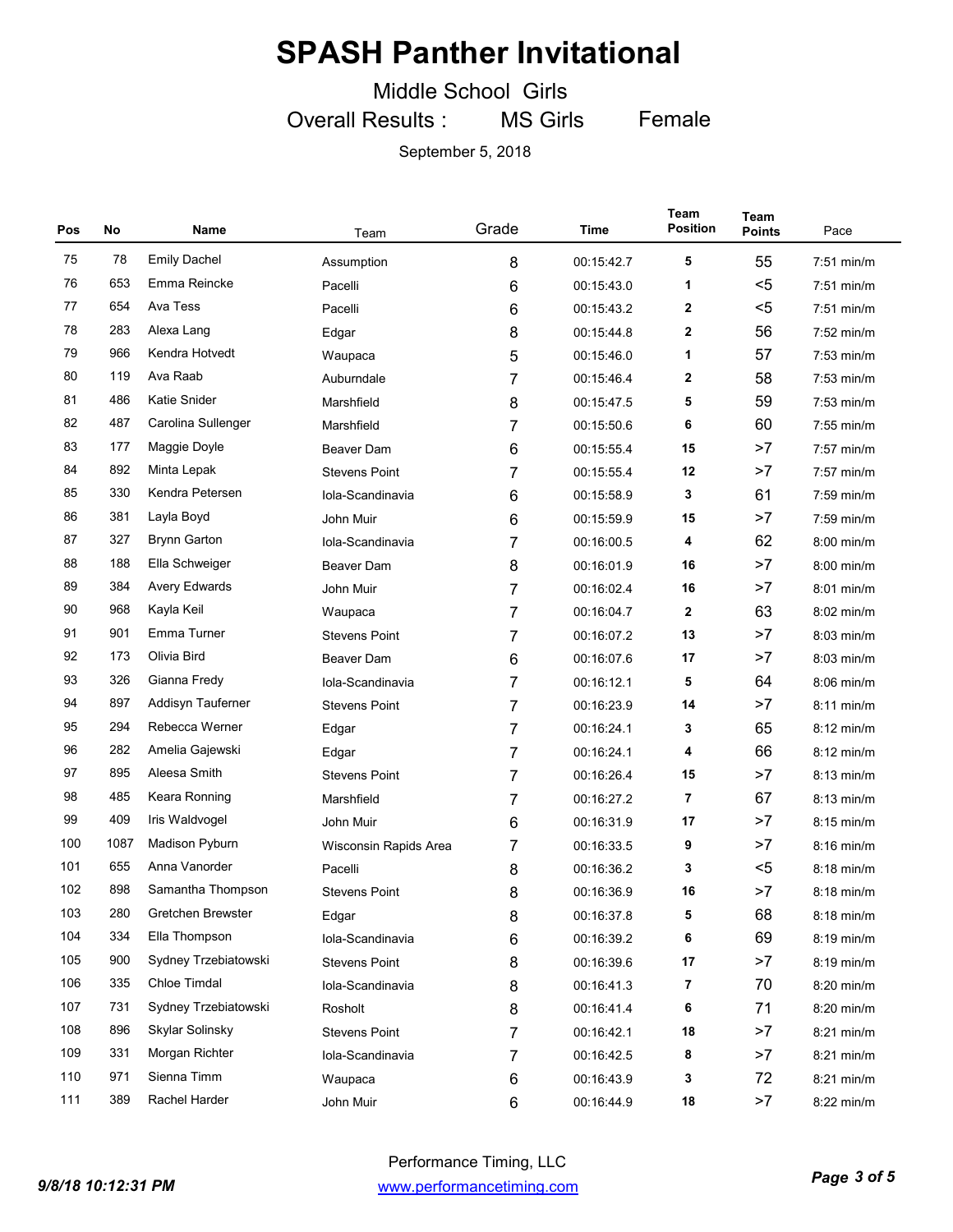Middle School Girls

Overall Results : MS Girls Female

| Pos | No   | Name                                      | Team                                | Grade | Time       | Team<br><b>Position</b> | <b>Team</b><br><b>Points</b> | Pace         |
|-----|------|-------------------------------------------|-------------------------------------|-------|------------|-------------------------|------------------------------|--------------|
| 112 | 329  | Madilyn Johnson                           | Iola-Scandinavia                    | 8     | 00:16:47.0 | 9                       | >7                           | 8:23 min/m   |
| 113 | 325  | Elizabeth Enoch                           | Iola-Scandinavia                    | 8     | 00:16:48.1 | 10                      | >7                           | $8:24$ min/m |
| 114 | 1084 | Abigail Michalsen                         | Wisconsin Rapids Area               | 7     | 00:16:48.7 | 10                      | >7                           | $8:24$ min/m |
| 115 | 1077 | Alexandra Foley                           | Wisconsin Rapids Area               | 8     | 00:16:53.0 | 11                      | >7                           | $8:26$ min/m |
| 116 | 478  | Mya Ellis                                 | Marshfield                          | 8     | 00:16:56.5 | 8                       | >7                           | $8:28$ min/m |
| 117 | 1091 | Lydia Zacher                              | Wisconsin Rapids Area               | 7     | 00:17:07.4 | 12                      | >7                           | $8:33$ min/m |
| 118 | 1089 | Emma Rokus                                | Wisconsin Rapids Area               | 7     | 00:17:07.7 | 13                      | >7                           | $8:33$ min/m |
| 119 | 285  | Ella Morse                                | Edgar                               | 8     | 00:17:08.6 | 6                       | 73                           | $8:34$ min/m |
| 120 | 183  | Lillian Lisko                             | Beaver Dam                          | 8     | 00:17:09.6 | 18                      | >7                           | 8:34 min/m   |
| 121 | 292  | Kira Slack                                | Edgar                               | 8     | 00:17:10.4 | 7                       | 74                           | $8:35$ min/m |
| 122 | 332  | <b>Bethany Schmoldt</b>                   | Iola-Scandinavia                    | 6     | 00:17:15.4 | 11                      | >7                           | 8:37 min/m   |
| 123 | 284  | <b>Taylor Lemmer</b>                      | Edgar                               | 7     | 00:17:20.6 | 8                       | >7                           | 8:40 min/m   |
| 124 | 888  | Zuri Hebblewhite                          | <b>Stevens Point</b>                | 7     | 00:17:21.4 | 19                      | >7                           | 8:40 min/m   |
| 125 | 652  | Caty Ilkka                                | Pacelli                             | 6     | 00:17:22.2 | 4                       | $5$                          | $8:41$ min/m |
| 126 | 482  | <b>Taylor Kundinger</b>                   | 00:17:25.4<br>Marshfield<br>8       |       | 9          | >7                      | $8:42$ min/m                 |              |
| 127 | 27   | Sarah Hicks                               | 7<br>00:17:30.2<br>Adams-Friendship |       | 2          | $5$                     | $8:45$ min/m                 |              |
| 128 | 286  | Jessica Mucha<br>8<br>00:17:35.3<br>Edgar |                                     | 9     | >7         | $8:47$ min/m            |                              |              |
| 129 | 404  | Sadie Steinbach                           | John Muir                           | 6     | 00:17:51.9 | 19                      | >7                           | $8:55$ min/m |
| 130 | 390  | India Harke                               | John Muir                           | 8     | 00:17:58.8 | 20                      | >7                           | $8:59$ min/m |
| 131 | 328  | Abby Isermann                             | Iola-Scandinavia                    | 7     | 00:18:00.2 | 12                      | >7                           | $9:00$ min/m |
| 132 | 182  | Clarissa Langenbach                       | Beaver Dam                          | 7     | 00:18:02.3 | 19                      | >7                           | $9:01$ min/m |
| 133 | 1169 | Crossman Madison                          | <b>Prairie River</b>                |       | 00:18:03.7 | 6                       | 75                           | $9:01$ min/m |
| 134 | 392  | Lexi Marciniak                            | John Muir                           | 6     | 00:18:06.4 | 21                      | >7                           | 9:03 min/m   |
| 135 | 899  | Katie Trzebiatowski                       | <b>Stevens Point</b>                | 8     | 00:18:06.4 | 20                      | >7                           | $9:03$ min/m |
| 136 | 730  | Maria Mlodik                              | Rosholt                             | 7     | 00:18:07.2 | 7                       | 76                           | $9:03$ min/m |
| 137 | 396  | Leah Ottosen                              | John Muir                           | 7     | 00:18:08.6 | 22                      | >7                           | $9:04$ min/m |
| 138 | 1164 | Powers Naudia                             | <b>Prairie River</b>                |       | 00:18:09.9 | 7                       | 77                           | $9:04$ min/m |
| 139 | 1170 | Hanson Nichole                            | <b>Prairie River</b>                |       | 00:18:10.2 | 8                       | >7                           | $9:05$ min/m |
| 140 | 476  | Hannah Danielsen                          | Marshfield                          | 7     | 00:18:11.3 | 10                      | >7                           | 9:05 min/m   |
| 141 | 967  | Nevaeh Johnson                            | Waupaca                             | 7     | 00:18:13.1 | 4                       | 78                           | $9:06$ min/m |
| 142 | 28   | Savanah Jepson                            | Adams-Friendship                    | 6     | 00:18:16.4 | 3                       | $5$                          | $9:08$ min/m |
| 143 | 281  | Valerie Czech                             | Edgar                               | 7     | 00:18:17.9 |                         | >7                           | $9:08$ min/m |
| 144 | 395  | Lillian Nordin                            | John Muir                           | 7     | 00:18:18.3 | 23                      | >7                           | $9:09$ min/m |
| 145 | 970  | <b>Rylie Nusz</b>                         | Waupaca                             | 6     | 00:18:19.3 | 5                       | 79                           | $9:09$ min/m |
| 146 | 969  | Grace Micke                               | Waupaca                             | 6     | 00:18:22.4 | 6                       | 80                           | $9:11$ min/m |
| 147 | 82   | Ava Lerch                                 | Assumption                          | 7     | 00:18:22.6 | 6                       | 81                           | $9:11$ min/m |
| 148 | 333  | Jessica Schmoldt                          | Iola-Scandinavia                    | 6     | 00:18:24.6 | 13                      | >7                           | $9:12$ min/m |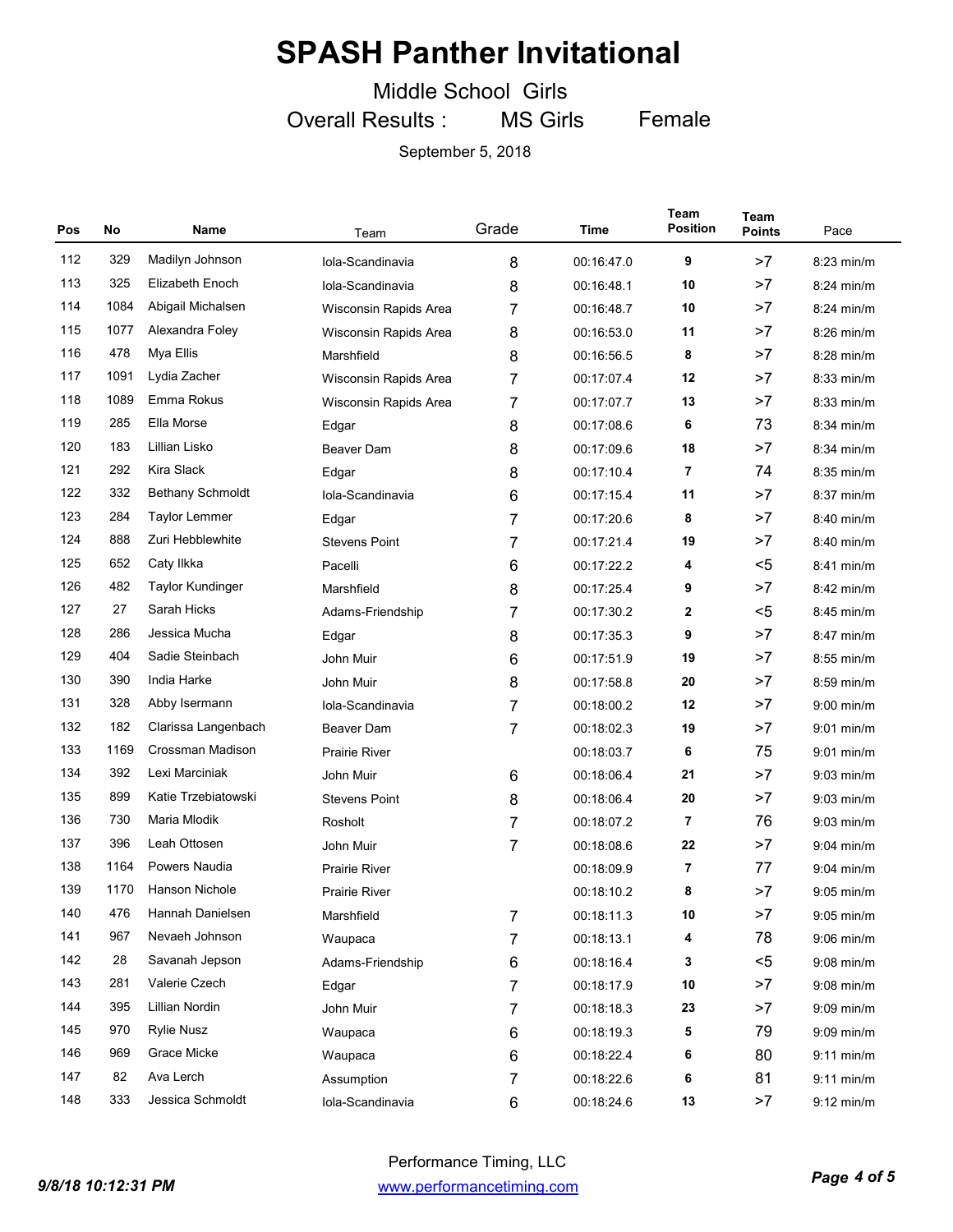Middle School Girls

Overall Results : MS Girls Female

| Pos | <b>No</b> | <b>Name</b>             | Team                                                 | Grade | <b>Time</b> | <b>Team</b><br><b>Position</b> | <b>Team</b><br><b>Points</b> | Pace         |
|-----|-----------|-------------------------|------------------------------------------------------|-------|-------------|--------------------------------|------------------------------|--------------|
| 149 | 965       | Chamille Birdyshaw      | Waupaca                                              | 5     | 00:18:36.0  | $\overline{7}$                 | 82                           | $9:18$ min/m |
| 150 | 1081      | Miah Kretschmer         | Wisconsin Rapids Area                                | 7     | 00:18:37.1  | 14                             | >7                           | $9:18$ min/m |
| 151 | 123       | MaKaylee Zenner         | Auburndale                                           | 6     | 00:18:38.7  | 3                              | 83                           | $9:19$ min/m |
| 152 | 729       | Erica Mansavage         | Rosholt                                              | 7     | 00:18:41.5  | 8                              | >7                           | $9:20$ min/m |
| 153 | 378       | Page Anderson           | John Muir                                            | 6     | 00:18:42.9  | 24                             | >7                           | $9:21$ min/m |
| 154 | 408       | Cloey Vilter            | John Muir                                            | 6     | 00:18:44.2  | 25                             | >7                           | $9:22$ min/m |
| 155 | 121       | Sammie Stanton          | Auburndale                                           | 7     | 00:18:46.9  | 4                              | 84                           | $9:23$ min/m |
| 156 | 382       | Ayla Christensen        | John Muir                                            | 6     | 00:18:47.4  | 26                             | >7                           | $9:23$ min/m |
| 157 | 972       | Ava Widdel              | Waupaca                                              | 5     | 00:19:28.8  | 8                              | >7                           | $9:44$ min/m |
| 158 | 61        | Ella Miller             | Amherst                                              | 7     | 00:19:30.9  | 5                              | 85                           | 9:45 min/m   |
| 159 | 410       | Cailee Zastrow          | John Muir<br>00:19:33.9<br>6                         |       | 27          | >7                             | 9:46 min/m                   |              |
| 160 | 695       | Leah Freyer             | <b>Prairie River</b><br>$6\phantom{1}$<br>00:19:51.7 |       | 9           | >7                             | $9:55$ min/m                 |              |
| 161 | 293       | Erica Socha             | Edgar                                                | 7     | 00:19:57.7  | 11                             | >7                           | $9:58$ min/m |
| 162 | 407       | Ayla Trollop            | John Muir                                            | 7     | 00:19:59.0  | 28                             | >7                           | $9:59$ min/m |
| 163 | 1166      | Baumann Arabella        | <b>Prairie River</b>                                 |       | 00:20:06.6  | 10                             | >7                           | 10:03 min/m  |
| 164 | 287       | Kendra Mucha            | Edgar                                                | 6     | 00:20:11.1  | 12                             | >7                           | 10:05 min/m  |
| 165 | 288       | Dailyn Schmitt          | Edgar                                                | 7     | 00:20:14.7  | 13                             | >7                           | 10:07 min/m  |
| 166 | 406       | Sonya Torrens           | John Muir                                            | 7     | 00:20:16.2  | 29                             | >7                           | 10:08 min/m  |
| 167 | 1167      | <b>Welch Parker</b>     | <b>Prairie River</b>                                 |       | 00:20:18.7  | 11                             | >7                           | 10:09 min/m  |
| 168 | 387       | Carla Galicia-Quiroz    | John Muir                                            | 7     | 00:20:20.9  | 30                             | >7                           | 10:10 min/m  |
| 169 | 391       | Grace Huggenvik         | John Muir                                            | 6     | 00:20:24.8  | 31                             | >7                           | 10:12 min/m  |
| 170 | 289       | <b>Rachel Schneider</b> | Edgar                                                | 8     | 00:20:48.8  | 14                             | >7                           | 10:24 min/m  |
| 171 | 122       | Paige Swensen           | Auburndale                                           | 6     | 00:20:49.2  | 5                              | 86                           | 10:24 min/m  |
| 172 | 118       | Ava Karpinski           | Auburndale                                           | 6     | 00:20:57.9  | 6                              | 87                           | 10:28 min/m  |
| 173 | 480       | Ava Hasenbank           | Marshfield                                           | 8     | 00:21:30.1  | 11                             | >7                           | 10:45 min/m  |
| 174 | 1082      | Kendallynn Lee          | Wisconsin Rapids Area                                | 8     | 00:23:05.2  | 15                             | >7                           | 11:32 min/m  |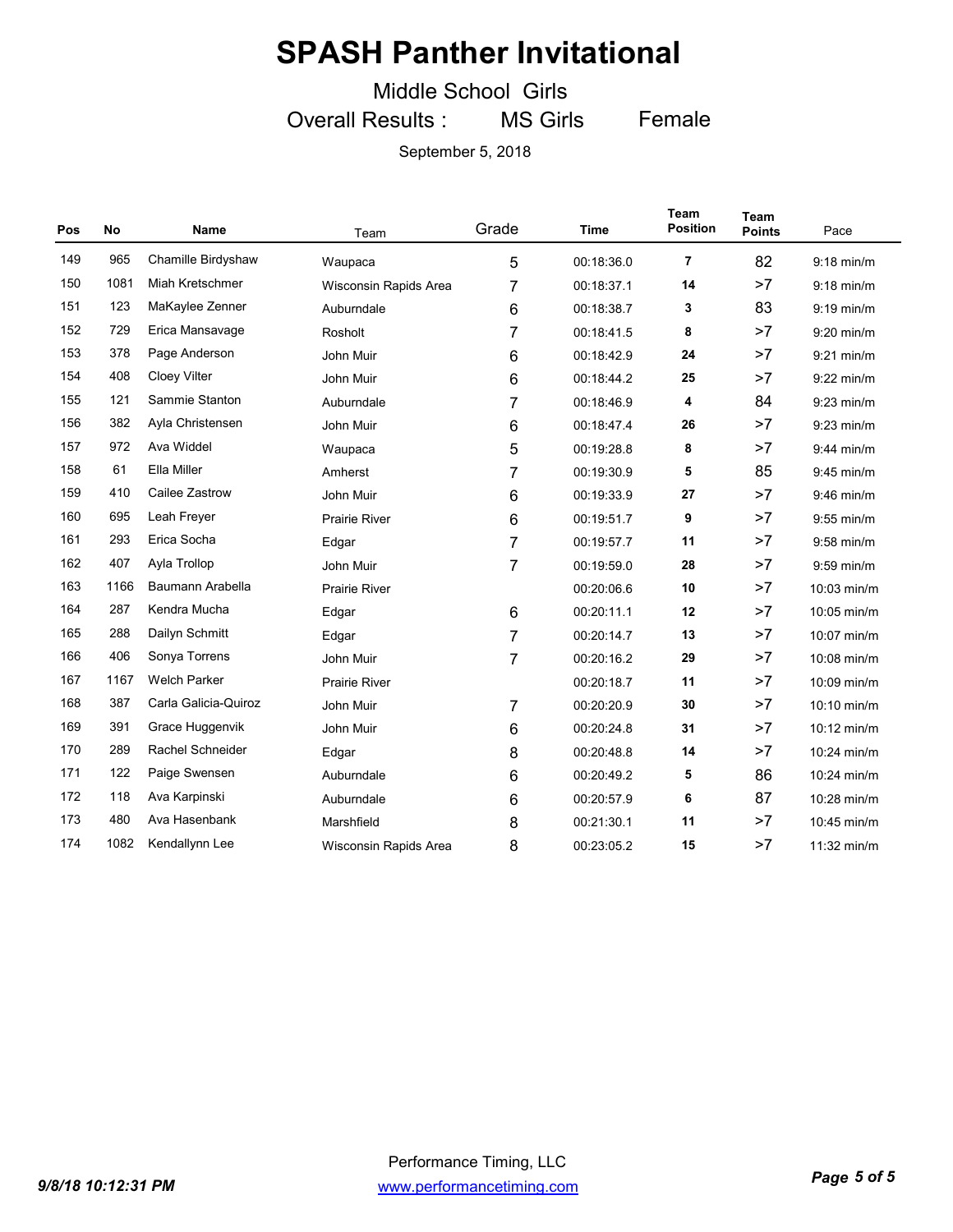#### **Team Results Middle School Girls**

|    | Team name: Beaver Dam       |         | Team result:44         | Team Pos: <b>1</b> |                    |
|----|-----------------------------|---------|------------------------|--------------------|--------------------|
|    | <b>Team Pos Overall Pos</b> | Race No | <b>Name</b>            | <b>Finish Time</b> | <b>Team Points</b> |
|    |                             | 191     | Tessa Warden           | 00:12:51           |                    |
| 2  | 8                           | 185     | Jessica Redman         | 00:13:33           | 8                  |
| 3  | 10                          | 174     | Leah Burchardt         | 00:13:35           | 10                 |
| 4  | 11                          | 178     | Makenzi Gritzmacher    | 00:13:37           | 11                 |
| 5  | 14                          | 190     | <b>Brooklyn Tonn</b>   | 00:13:39           | 14                 |
| 6  | 16                          | 192     | Mila Westra            | 00:13:42           | 16                 |
|    | 19                          | 176     | Riley Czarnecki        | 00:13:54           | 19                 |
| 8  | 24                          | 179     | <b>Emily Gutknecht</b> | 00:14:14           | >7                 |
| 9  | 38                          | 172     | Lily Beske             | 00:14:43           | >7                 |
| 10 | 42                          | 189     | Alivia Semrau          | 00:14:59           | >7                 |
| 11 | 50                          | 186     | Lupe Reyes             | 00:15:08           | >7                 |
| 12 | 61                          | 181     | Abbey Kasuboski        | 00:15:24           | >7                 |
| 13 | 67                          | 175     | Kaisha Cheers          | 00:15:36           | >7                 |
| 14 | 70                          | 187     | Sarah Saylor           | 00:15:40           | >7                 |
| 15 | 83                          | 177     | Maggie Doyle           | 00:15:56           | >7                 |
| 16 | 88                          | 188     | Ella Schweiger         | 00:16:02           | >7                 |
| 17 | 92                          | 173     | Olivia Bird            | 00:16:08           | >7                 |
| 18 | 120                         | 183     | Lillian Lisko          | 00:17:10           | >7                 |
| 19 | 132                         | 182     | Clarissa Langenbach    | 00:18:03           | >7                 |

|    | Team name: Stevens Point    |         |                         | Team result:64     | Team Pos:2         |
|----|-----------------------------|---------|-------------------------|--------------------|--------------------|
|    | <b>Team Pos Overall Pos</b> | Race No | <b>Name</b>             | <b>Finish Time</b> | <b>Team Points</b> |
|    | 4                           | 890     | Audrey Knapp            | 00:13:14           | 4                  |
| 2  |                             | 882     | <b>Brittany Beadles</b> | 00:13:31           |                    |
| 3  | 9                           | 891     | Shayla Kvatek           | 00:13:34           | 9                  |
| 4  | 20                          | 887     | <b>Edith Franzen</b>    | 00:13:58           | 20                 |
| 5  | 25                          | 884     | Abby Clark              | 00:14:15           | 24                 |
| 6  | 28                          | 903     | Vienne Weinkauf         | 00:14:20           | 27                 |
|    | 31                          | 889     | Taslima Keefe           | 00:14:27           | 30                 |
| 8  | 37                          | 886     | Anora Enders            | 00:14:43           | >7                 |
| 9  | 49                          | 883     | Rose Brown              | 00:15:03           | >7                 |
| 10 | 57                          | 905     | <b>Riley Zimmermann</b> | 00:15:15           | >7                 |
| 11 | 73                          | 902     | Ava Weinkauf            | 00:15:43           | >7                 |
| 12 | 84                          | 892     | Minta Lepak             | 00:15:56           | >7                 |
| 13 | 91                          | 901     | Emma Turner             | 00:16:08           | >7                 |
| 14 | 94                          | 897     | Addisyn Tauferner       | 00:16:24           | >7                 |
| 15 | 97                          | 895     | Aleesa Smith            | 00:16:27           | >7                 |
| 16 | 102                         | 898     | Samantha Thompson       | 00:16:37           | >7                 |
| 17 | 105                         | 900     | Sydney Trzebiatowski    | 00:16:40           | >7                 |
| 18 | 108                         | 896     | Skylar Solinsky         | 00:16:43           | >7                 |
| 19 | 124                         | 888     | Zuri Hebblewhite        | 00:17:22           | >7                 |
| 20 | 135                         | 899     | Katie Trzebiatowski     | 00:18:07           | >7                 |

|   | Team name: <b>Assumption</b> |         |                        | Team result:130    | Team Pos:3         |
|---|------------------------------|---------|------------------------|--------------------|--------------------|
|   | <b>Team Pos Overall Pos</b>  | Race No | <b>Name</b>            | <b>Finish Time</b> | <b>Team Points</b> |
|   | 13                           | 79      | Grace Dolan            | 00:13:38           | 13                 |
|   | 15                           | 77      | <b>Christine Casey</b> | 00:13:39           | 15                 |
| 3 | 18                           | 81      | Lucy Dolan             | 00:13:46           | 18                 |
| 4 | 30                           | 80      | <b>Maddie Meinel</b>   | 00:14:27           | 29                 |
| 5 | 75                           | 78      | <b>Emily Dachel</b>    | 00:15:43           | 55                 |
| 6 | 147                          | 82      | Ava Lerch              | 00:18:23           | 81                 |

| Team name: <b>John Muir</b>                    | Team result: <b>139</b> | Team Pos:4         |
|------------------------------------------------|-------------------------|--------------------|
| <b>Team Pos Overall Pos</b><br>Race No<br>Name | <b>Finish Time</b>      | <b>Team Points</b> |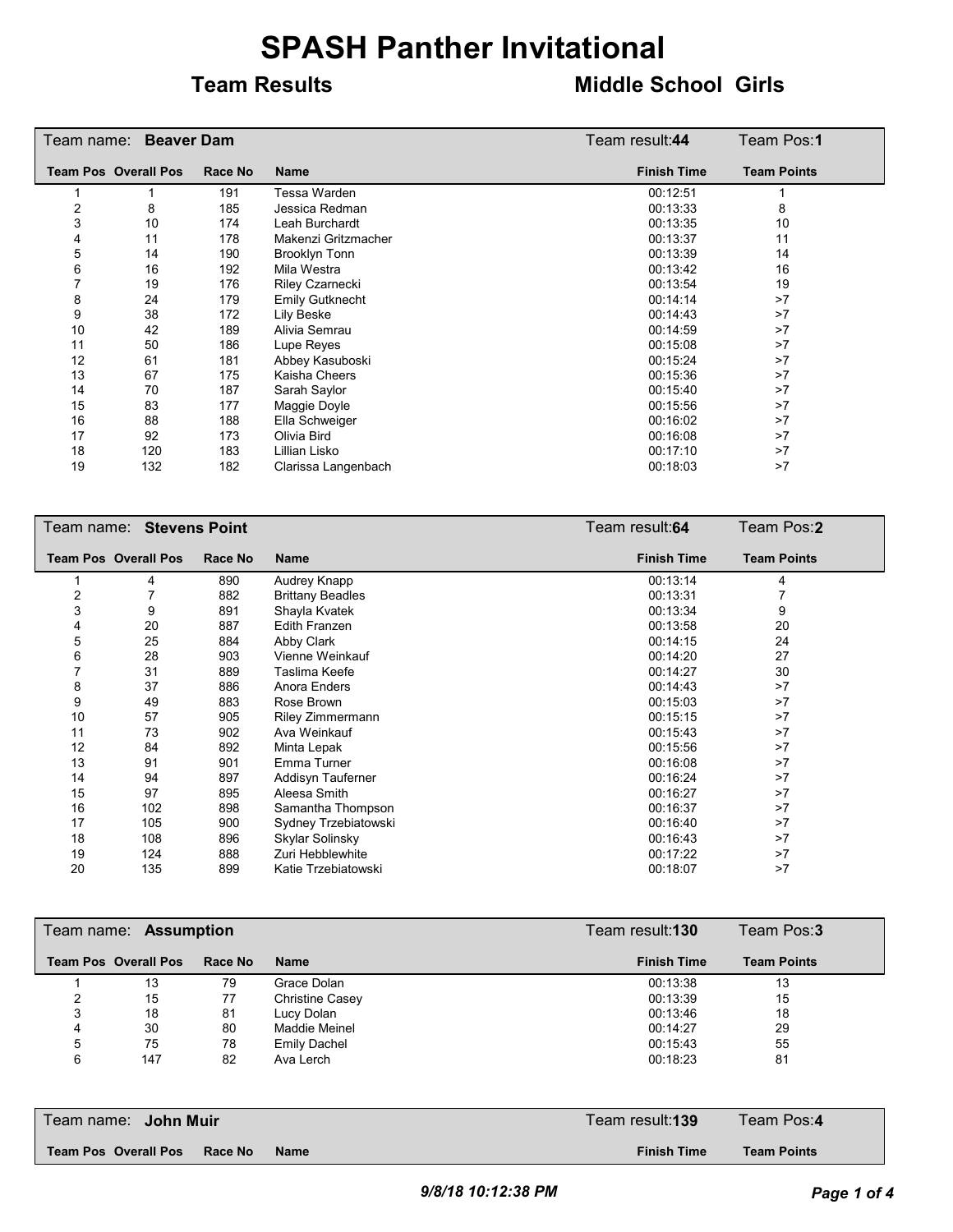|                  | Team name: <b>John Muir</b> |                |                         | Team result:139    | Team Pos:4         |
|------------------|-----------------------------|----------------|-------------------------|--------------------|--------------------|
|                  | <b>Team Pos Overall Pos</b> | <b>Race No</b> | <b>Name</b>             | <b>Finish Time</b> | <b>Team Points</b> |
| 1                | 12                          | 386            | Sidney Galang           | 00:13:37           | 12                 |
| $\boldsymbol{2}$ | 26                          | 383            | <b>Ashley Danielson</b> | 00:14:15           | 25                 |
| 3                | 32                          | 401            | Celia Sinz              | 00:14:27           | 31                 |
| 4                | 36                          | 402            | Sophie Sinz             | 00:14:40           | 35                 |
| 5                | 39                          | 388            | Madeline Hahn           | 00:14:44           | 36                 |
| 6                | 40                          | 398            | Lauren Pyevich          | 00:14:44           | 37                 |
| $\overline{7}$   | 48                          | 399            | Jazalyn Rathke          | 00:15:02           | 43                 |
| 8                | 53                          | 403            | Emmy Skogstad           | 00:15:11           | >7                 |
| 9                | 54                          | 405            | Zoe Swanson             | 00:15:11           | >7                 |
| 10               | 55                          | 394            | Victoria Myers          | 00:15:12           | >7                 |
| 11               | 56                          | 380            | Adah Boyd               | 00:15:12           | >7                 |
| 12               | 60                          | 397            | <b>Madilyn Phelps</b>   | 00:15:24           | >7                 |
| 13               | 63                          | 400            | <b>Isabelle Sabatke</b> | 00:15:28           | >7                 |
| 14               | 69                          | 385            | Lauren Edwards          | 00:15:39           | >7                 |
| 15               | 86                          | 381            | Layla Boyd              | 00:16:00           | >7                 |
| 16               | 89                          | 384            | <b>Avery Edwards</b>    | 00:16:03           | >7                 |
| 17               | 99                          | 409            | Iris Waldvogel          | 00:16:32           | >7                 |
| 18               | 111                         | 389            | Rachel Harder           | 00:16:45           | >7                 |
| 19               | 129                         | 404            | Sadie Steinbach         | 00:17:52           | >7                 |
| 20               | 130                         | 390            | India Harke             | 00:17:59           | >7                 |
| 21               | 134                         | 392            | Lexi Marciniak          | 00:18:07           | >7                 |
| 22               | 137                         | 396            | Leah Ottosen            | 00:18:09           | >7                 |
| 23               | 144                         | 395            | <b>Lillian Nordin</b>   | 00:18:19           | >7                 |
| 24               | 153                         | 378            | Page Anderson           | 00:18:43           | >7                 |
| 25               | 154                         | 408            | <b>Cloey Vilter</b>     | 00:18:45           | >7                 |
| 26               | 156                         | 382            | Ayla Christensen        | 00:18:48           | >7                 |
| 27               | 159                         | 410            | Cailee Zastrow          | 00:19:34           | >7                 |
| 28               | 162                         | 407            | Ayla Trollop            | 00:20:00           | >7                 |
| 29               | 166                         | 406            | Sonya Torrens           | 00:20:17           | >7                 |
| 30               | 168                         | 387            | Carla Galicia-Quiroz    | 00:20:21           | >7                 |
| 31               | 169                         | 391            | Grace Huggenvik         | 00:20:25           | >7                 |

|   | Team name: Rosholt          |         |                      | Team result: <b>142</b> | Team Pos:5         |
|---|-----------------------------|---------|----------------------|-------------------------|--------------------|
|   | <b>Team Pos Overall Pos</b> | Race No | <b>Name</b>          | <b>Finish Time</b>      | <b>Team Points</b> |
|   | 6                           | 726     | Sophia Bablitch      | 00:13:23                | 6                  |
|   | 22                          | 728     | Breanna Luedtke      | 00:14:10                | 22                 |
| 3 | 34                          | 725     | Taigen Anderson      | 00:14:30                | 33                 |
| 4 | 45                          | 727     | Hailey Kostuch       | 00:15:01                | 40                 |
| 5 | 46                          | 732     | Jorja Zywicki        | 00:15:01                | 41                 |
| 6 | 107                         | 731     | Sydney Trzebiatowski | 00:16:42                | 71                 |
|   | 136                         | 730     | Maria Mlodik         | 00:18:08                | 76                 |
| 8 | 152                         | 729     | Erica Mansavage      | 00:18:42                | >7                 |

|    | Team name: Wisconsin Rapids Area |         |                      | Team result:160    | Team Pos:6         |
|----|----------------------------------|---------|----------------------|--------------------|--------------------|
|    | <b>Team Pos Overall Pos</b>      | Race No | <b>Name</b>          | <b>Finish Time</b> | <b>Team Points</b> |
|    | 17                               | 1076    | Alexis Dix           | 00:13:43           | 17                 |
| 2  | 21                               | 1090    | Mason Schuld         | 00:13:59           | 21                 |
| 3  | 29                               | 1080    | Jadyn Kretschmer     | 00:14:25           | 28                 |
| 4  | 58                               | 1083    | <b>Sydney Maurer</b> | 00:15:15           | 46                 |
| 5  | 62                               | 1088    | Makenna Richardson   | 00:15:25           | 48                 |
| 6  | 66                               | 1086    | Anna Price           | 00:15:36           | 51                 |
|    | 72                               | 1079    | Allison Jahns        | 00:15:42           | 54                 |
| 8  | 74                               | 1078    | <b>Hailey Helms</b>  | 00:15:43           | >7                 |
| 9  | 100                              | 1087    | Madison Pyburn       | 00:16:34           | >7                 |
| 10 | 114                              | 1084    | Abigail Michalsen    | 00:16:49           | >7                 |
| 11 | 115                              | 1077    | Alexandra Foley      | 00:16:54           | >7                 |
| 12 | 117                              | 1091    | Lydia Zacher         | 00:17:08           | >7                 |
| 13 | 118                              | 1089    | Emma Rokus           | 00:17:08           | >7                 |
| 14 | 150                              | 1081    | Miah Kretschmer      | 00:18:38           | >7                 |
| 15 | 174                              | 1082    | Kendallynn Lee       | 00:23:06           | >7                 |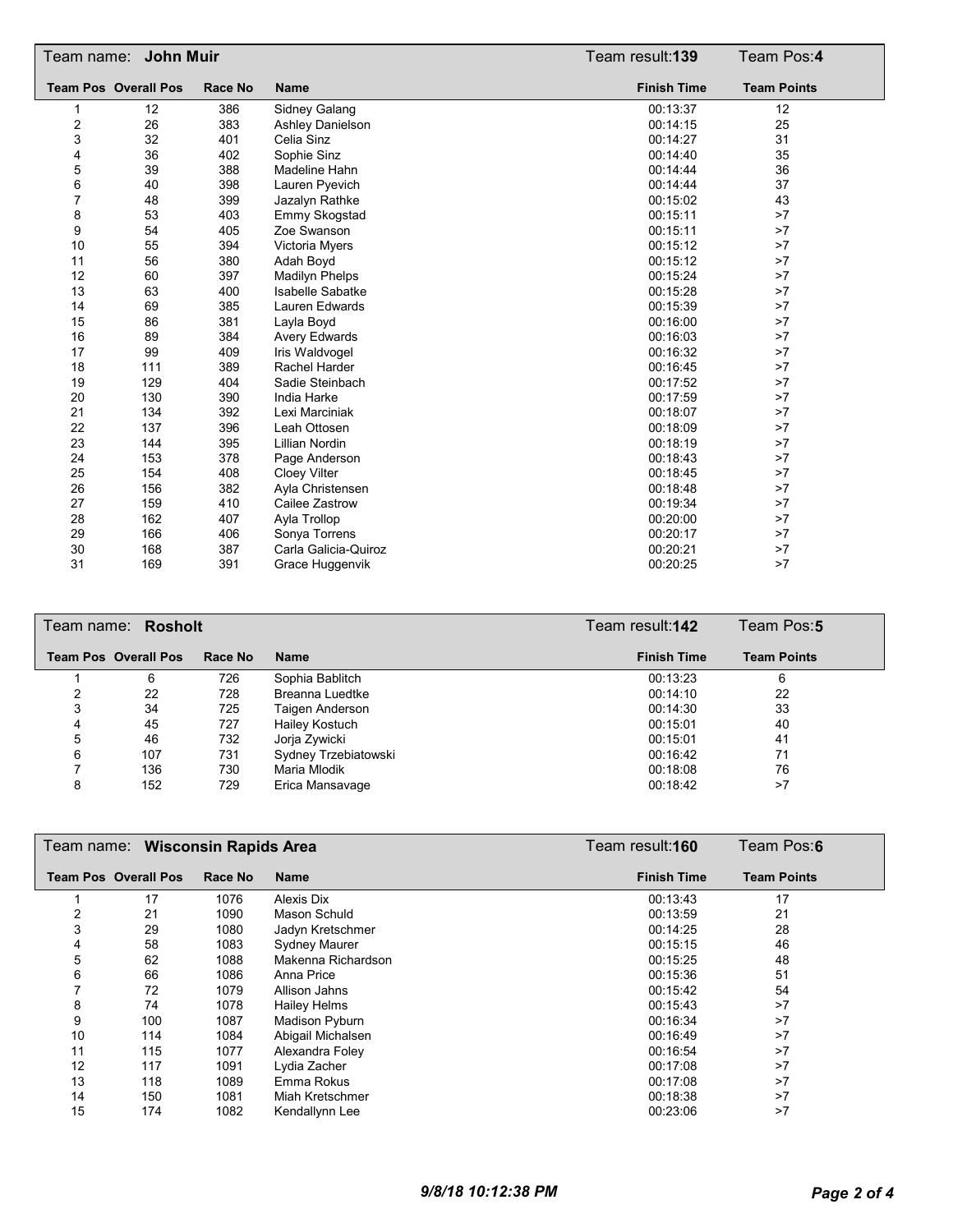|   | Team name: <b>Amherst</b>   |         |                  | Team result: <b>188</b> | Team Pos:7         |  |
|---|-----------------------------|---------|------------------|-------------------------|--------------------|--|
|   | <b>Team Pos Overall Pos</b> | Race No | <b>Name</b>      | <b>Finish Time</b>      | <b>Team Points</b> |  |
|   |                             | 62      | Jennifer Omernik | 00:12:57                |                    |  |
|   | 23                          | 64      | Saige Peterson   | 00:14:14                | 23                 |  |
| 3 | 27                          | 63      | Lia Peterson     | 00:14:17                | 26                 |  |
| 4 | 68                          | 65      | Aleda Schultz    | 00:15:38                | 52                 |  |
| 5 | 158                         | 61      | Ella Miller      | 00:19:31                | 85                 |  |

|    | Team name: Marshfield       |         |                       | Team result: <b>199</b> |          | Team Pos:8         |  |
|----|-----------------------------|---------|-----------------------|-------------------------|----------|--------------------|--|
|    | <b>Team Pos Overall Pos</b> | Race No | <b>Name</b>           | <b>Finish Time</b>      |          | <b>Team Points</b> |  |
|    | 5                           | 481     | Calleigh Kanitz       |                         | 00:13:19 | 5                  |  |
| 2  | 43                          | 483     | Sarah McKee           |                         | 00:15:00 | 38                 |  |
| 3  | 59                          | 484     | <b>Bailey Mueller</b> | 00:15:20                |          | 47                 |  |
| 4  | 65                          | 479     | Hannah Harycki        | 00:15:34                |          | 50                 |  |
| 5  | 81                          | 486     | Katie Snider          | 00:15:48                |          | 59                 |  |
| 6  | 82                          | 487     | Carolina Sullenger    | 00:15:51                |          | 60                 |  |
|    | 98                          | 485     | Keara Ronning         | 00:16:28                |          | 67                 |  |
| 8  | 116                         | 478     | Mya Ellis             | 00:16:57                |          | >7                 |  |
| 9  | 126                         | 482     | Taylor Kundinger      |                         | 00:17:26 | >7                 |  |
| 10 | 140                         | 476     | Hannah Danielsen      |                         | 00:18:12 | >7                 |  |
| 11 | 173                         | 480     | Ava Hasenbank         | 00:21:31                |          | >7                 |  |

| Team name: Prairie River |                             |         |                      | Team result: <b>223</b> | Team Pos:9         |
|--------------------------|-----------------------------|---------|----------------------|-------------------------|--------------------|
|                          | <b>Team Pos Overall Pos</b> | Race No | <b>Name</b>          | <b>Finish Time</b>      | <b>Team Points</b> |
|                          | 44                          | 696     | Searra Turner        | 00:15:00                | 39                 |
| 2                        | 47                          | 1168    | Pierce Olivia        | 00:15:01                | 42                 |
| 3                        | 51                          | 1173    | Grefe Lily           | 00:15:09                | 44                 |
| 4                        | 52                          | 1165    | Ullman Lily          | 00:15:11                | 45                 |
| 5                        | 71                          | 1172    | <b>Trover Olivia</b> | 00:15:41                | 53                 |
| 6                        | 133                         | 1169    | Crossman Madison     | 00:18:04                | 75                 |
| 7                        | 138                         | 1164    | Powers Naudia        | 00:18:10                | 77                 |
| 8                        | 139                         | 1170    | Hanson Nichole       | 00:18:11                | >7                 |
| 9                        | 160                         | 695     | Leah Freyer          | 00:19:52                | >7                 |
| 10                       | 163                         | 1166    | Baumann Arabella     | 00:20:07                | >7                 |
| 11                       | 167                         | 1167    | <b>Welch Parker</b>  | 00:20:19                | >7                 |

|    | Team name: Edgar            |         |                         | Team result:258    | Team Pos:10        |
|----|-----------------------------|---------|-------------------------|--------------------|--------------------|
|    | <b>Team Pos Overall Pos</b> | Race No | <b>Name</b>             | <b>Finish Time</b> | <b>Team Points</b> |
|    | 3                           | 290     | Morgan Schnelle         | 00:13:13           | 3                  |
|    | 78                          | 283     | Alexa Lang              | 00:15:45           | 56                 |
| 3  | 95                          | 294     | Rebecca Werner          | 00:16:25           | 65                 |
| 4  | 96                          | 282     | Amelia Gajewski         | 00:16:25           | 66                 |
| 5  | 103                         | 280     | Gretchen Brewster       | 00:16:38           | 68                 |
| 6  | 119                         | 285     | Ella Morse              | 00:17:09           | 73                 |
|    | 121                         | 292     | Kira Slack              | 00:17:11           | 74                 |
| 8  | 123                         | 284     | <b>Taylor Lemmer</b>    | 00:17:21           | >7                 |
| 9  | 128                         | 286     | Jessica Mucha           | 00:17:36           | >7                 |
| 10 | 143                         | 281     | Valerie Czech           | 00:18:18           | >7                 |
| 11 | 161                         | 293     | Erica Socha             | 00:19:58           | >7                 |
| 12 | 164                         | 287     | Kendra Mucha            | 00:20:12           | >7                 |
| 13 | 165                         | 288     | Dailyn Schmitt          | 00:20:15           | >7                 |
| 14 | 170                         | 289     | <b>Rachel Schneider</b> | 00:20:49           | >7                 |

| Team name: lola-Scandinavia                           | Team result: <b>270</b> | Team Pos:11        |
|-------------------------------------------------------|-------------------------|--------------------|
| <b>Team Pos Overall Pos</b><br>Race No<br><b>Name</b> | <b>Finish Time</b>      | <b>Team Points</b> |